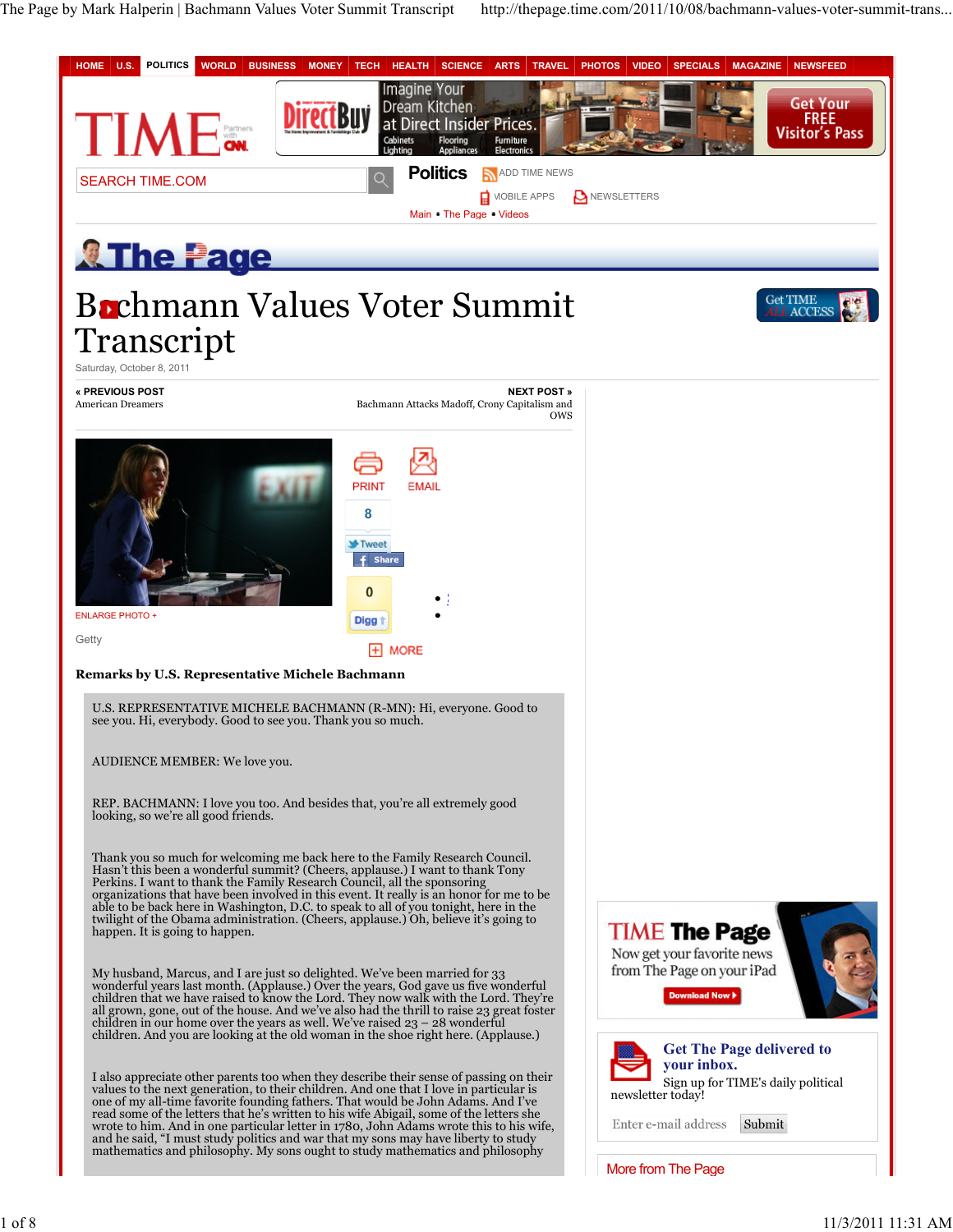in order to give their children a right to study painting, poetry, music and architecture."

Now, that's a short passage, but it says so much. And in particular, I think it is relevant to this evening and this day and time that we live in, because he recognized, as we must, that there are critical times in our history, critical times when a generation is required to set aside the pursuits that we would all like to have and instead embrace the sacrifices that are necessary to secure liberty to the next generation.

And I want to say to you tonight that all of us that are here, we were all created for a time such as this. (Applause.) We saw it happen, didn't we, with Adams' generation, when the founders put everything on the line for us, that we owe everything that we have, not only to the sacrifice that they gave for their life, but also for their property, because the kind of government that they gave to us was one that they founded on the consent of us, the people. And it was one that was dedicated to the proposition that all men are created equal and that we are endowed by one creator with certain inalienable rights. That's our American creed. (Cheers, applause.)

And we've seen that sacrifice continue through every generation in the United States.<br>We saw that continue in the last generation, with the greatest generation in the<br>Second World War and in the First World War, fighting o not only of just us in the United States, but we can never forget that they also fought for our brethren across the world.

And I believe that now, as in the time of Washington and Adams and of Jefferson, that we are again facing an absolutely extraordinary challenge, never before seen in the history of our nation, a challenge of debt, and a challenge that will require ordinary men and women, just like ourselves, to unite in determination to do extraordinary things in our day.

We all know the challenges that we face. Millions of our fellow Americans, unfortunately, today are unemployed, and all too many are underemployed. Deficit spending under President Obama has absolutely skyrocketed, and he has left the rest of us to pay for his bills.

Gas prices have doubled. Do you know that Barack Obama, the day he took office, gasoline was \$1.79 a gallon? Oh, how we long for that day. The good news is we can<br>have that day again. And President Obama has moved – (applause) – oh, yes. And<br>President Obama has moved the fight over abortion to "Obamac where he has a new, never before seen, stunning level of power in his hand as the president and where we aren't even left the right of appeal from a government leviathan.

China's growth and influence is spreading unchecked across the world. Increasingly it's apparent that Russia's commitment to power exceeds its commitment to the value of human life.

But the challenges that we face aren't the entire story, because we are fighting back. (Cheers, applause.) We are fighting back as a grassroots movement that's renewed the promise of our constitutional heritage. And that movement is known nationwide as the tea party movement. (Cheers, applause.)

And I say and attest to you here this evening, that movement, united with the<br>pro-family movement, the Republican Party, with disaffected Democrats, with<br>independents, with people who have never been political a day in the

We are fighting back against the out-of-control government spending. We are<br>fighting back with renewed pressure on our government at every level, which is why I<br>led the fight last summer against raising the debt ceiling an another \$2.4 trillion in borrowed money to spend now, and it will only get us through till next year. That was the right fight to fight, and you joined in that fight. (Cheers, applause.)

We're fighting back with a movement that is demanding nothing less than the<br>full-scale repeal of "Obamacare" - (cheers, applause) – because we know what the<br>government takeover of medicine – in fact, let's call what it is, we know that we can never again be prosperous and truly free in this country if socialized medicine remains the law of the land. You have my commitment. It will be repealed. (Cheers, applause.)

We are fighting back. And I was very proud to help lead that fight when, in





The King and the Texas Topper

Bachmann Attacks



The Santorum Plan Roll-out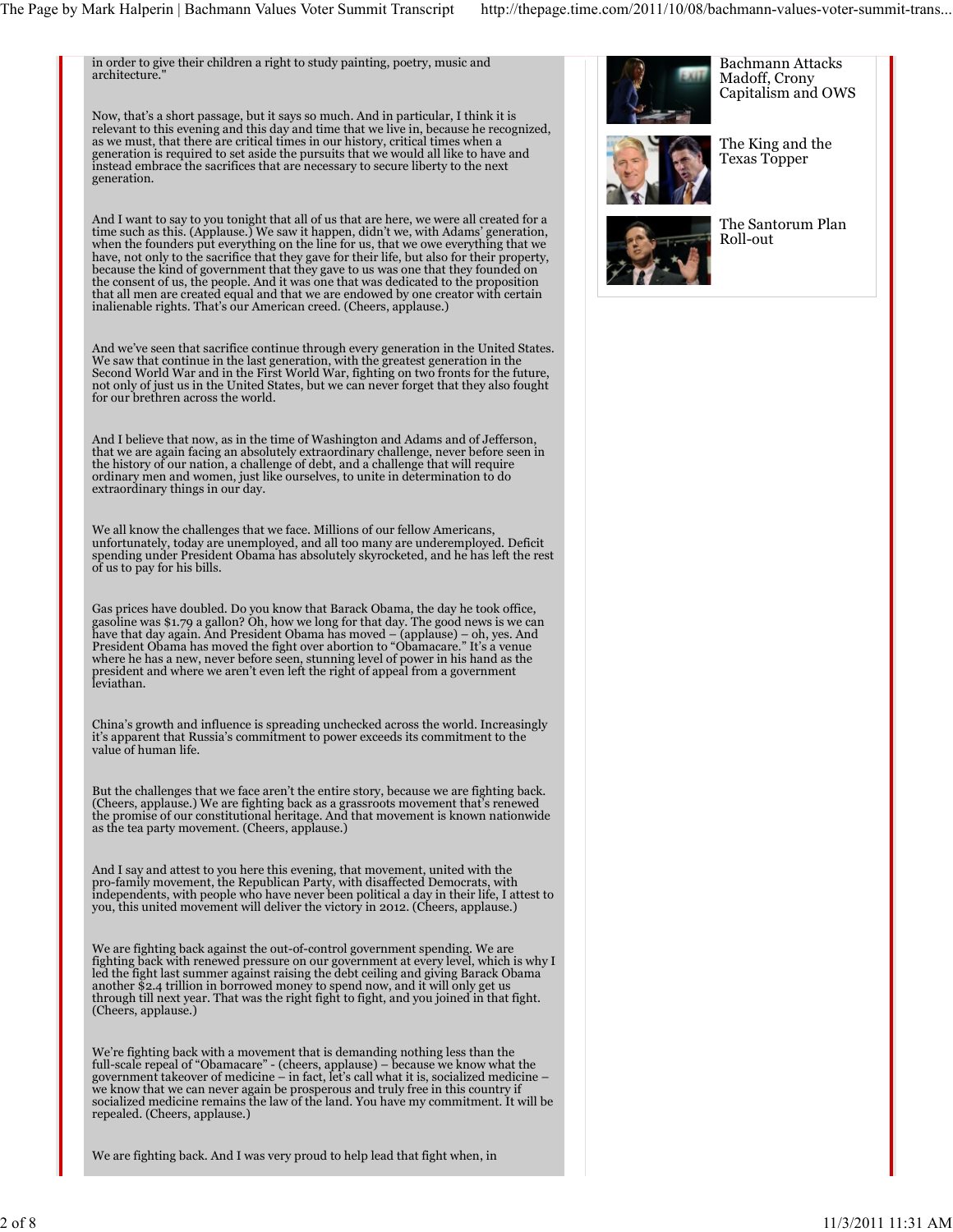November of 2010, the American people overwhelmingly came to the polls and we took more seats away from the president's party than had been taken away in a midterm election in over 70 years. And we're just getting started. (Cheers, applause.) And together we fought back when the American people replaced six businessas-usual U.S. senators, and we replaced them with six constitutional U.S. senators. And we're just getting started there as well. (Cheers, applause.) I'm one hard-working woman. And I want you to know, as nominee of the Republican Party, I will not quit unless I help elect 13 more like-minded, titanium-spined, new U.S. senators to join me in the U.S. Senate. (Cheers, applause.) And we can do it. Don't think we can't. (Cheers, applause.) We'll do it. I'm not interested in going to the Oval Office just to be tied up in knots for four years. The only reason I would go to the Oval Office is to actually do what needs to be<br>done – repeal "Obamacare," repeal Dodd-Frank, change the tax code, get the country<br>on the right track. And the only way we can do that Senate and a conservative majority in the House of Representatives. And it will be 100 days like you have never seen before. (Cheers, applause.) We'll ask the Brits if they would kindly give us back that statue of Winston Churchill to put in the Oval Office. (Cheers, applause.) We will dust off the Declaration of Independence, the Constitution of the United States and the Bill of Rights, and they will be front and center on my wall and on my desk in the Oval Office. And then I will kindly show every czar to the door and let them know they won't be hearing from me<br>again - (cheers, applause) – because we're going to keep fighting back until we take<br>back the White House in 2012. And I just want you to k prepared to lead that fight. (Applause.) And as dear John Adams said, in times of crisis, we are obliged to study politics and<br>war. And the first decade of this century, unfortunately, has seen all too much of our<br>share of war in this country. And I say to you th women in uniform have performed absolutely brilliantly. (Cheers, applause.) We love our military. We honor our military. We admire our military. We respect our military. They have laid tyrants low and they have terminated the lives not only of Osama bin Laden, but also one week ago today they ended the life of Awlaki, who was the<br>mastermind behind the Christmas Day underwear bomber, behind the Fort Hood<br>disasters, behind the Fort Dix six, and also behind the cargo bombs t (Cheers, applause.) Unfortunately, as a member of the Permanent Select Committee on Intelligence, we deal with the nation's classified secrets. I wish that I could tell you that those threats are now behind us. Those threats remain as great or greater than they ever have before. But by now I believe it is obvious that we have the perseverance to see this fight through against radical Islamic jihadists. And the American soldier has no equal when it comes to force of arms. So we know about war. But what about politics? And why did John Adams, in his remarks, group the two of these together? Because our political opponents are not military opponents, and what John Adams recognized, and what has become all too apparent since 2008, is that there are times when events reach a tipping point or a decision point. And it's at those times, I believe, when a country needs citizens like all of us in this arena tonight who are willing to fight not only for our political freedom and all of the<br>intensity, with all of the dedication, with all the willingness to sacrifice that we've<br>come to associate with our soldiers who guard point, because the decisions that we are about to embark on in the next few months in this nation, we will choose the next leader of our country and we will choose the<br>direction and we will determine whether we will grow the economy or whether we<br>will watch it slip back into a recession that has the pote a worldwide recession, and even, some say, a depression. The decisions that we will make are sobering. They will determine whether we<br>remain the country with the highest quality of medical care in the world or whether<br>our government will run new drugs, new medical devices, new m out of this country, as it is doing today.

That isn't America, and that must change - (applause) – because, you see, these decisions that we are about to make will determine whether America remains the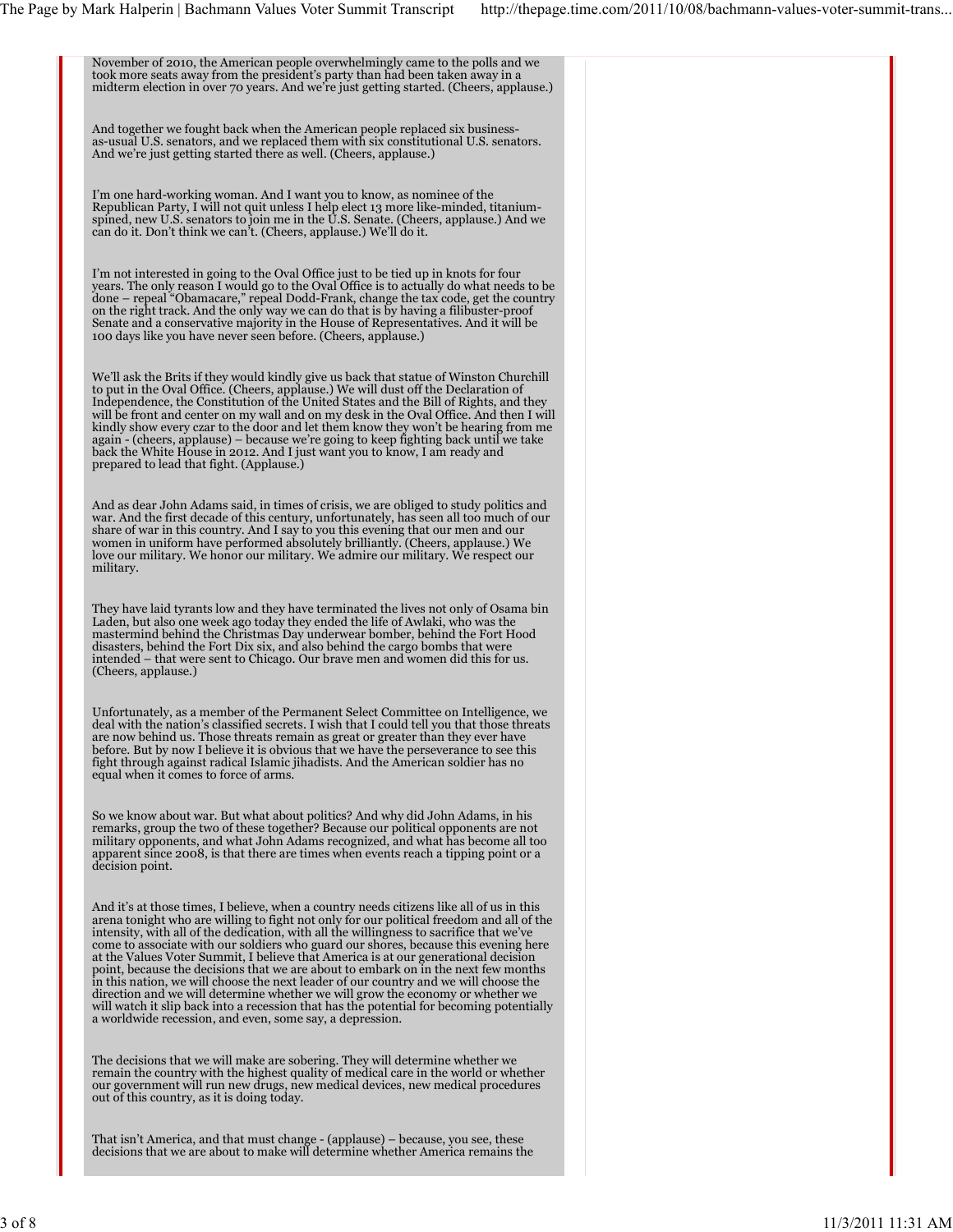world's leading economic superpower, as we are today, or whether the United States will be eclipsed and we will become a secondary economic superpower within five years, as the International Monetary Fund has already predicted.

If the International Monetary Fund is right and we don't choose the next president of the United States as one who is committed to doing the very difficult sacrificial things that must be done, then this could be – and we must ponder well – this could be the last election when the United States is the greatest economic superpower of<br>the world. And that means the last military superpower of the world. I reject that<br>plan - (applause) – because, as your president, I fully status as the economic and military superpower of the world, as Ronald Reagan choose to do in the 1980s.

Ronald Reagan understood all too well, America could not win the war against the Soviet Union unless we were the predominant economic superpower of the world. Barack Obama has put this nation on a course so dangerous economically that it could impact necessarily and diminish our military impact across the world as well.

What do we have to do to retain this economic super status? It will require sacrifice. But we must. We must drastically cut government spending. We are spending 40 percent more than what we take in. (Applause.) I am up for that challenge. (Applause.)

We must overhaul America's welfare dependency programs. We must. I am up for<br>that challenge. And we must create a pro-growth economic climate of permanent<br>solutions in the private sector, as opposed to government-directed plan.

We must repeal "Obamacare." I introduced the bill, and I will. We must defeat and<br>repeal Dodd-Frank, which is doing to the financial sector what "Obamacare" is doing<br>to health care. (Applause.) I introduced that bill, and easiest place to have job creation; that is, legalize American energy production. This is our ticket to prosperity. (Cheers, applause.)

Even the government - the Congressional Research Service has told us America is the number one energy resource-rich nation in the world. There is no reason for us to go begging to other nations. There's no reason for us – (cheers, applause) – there is no<br>reason for us to enrich the Middle East dictator thugs of the world. There is no<br>reason. (Cheers, applause.) There was no reason for Bar reason. (Applause.)

When the Chinese are dragging an oil rig to place 50 miles outside of Florida in<br>waters that they are leasing from Cuba, we can drill here and we can drill now in the<br>United States of America. (Cheers, applause.) As your p American energy production. We will be drilling. We will be fracking. We will be<br>leasing. We will be opening up American energy production. And we will be the<br>leader in the world in American energy, and the American people

We also have a tremendous opportunity before us for reduction. And this is how I want it to have reduction. I will permanently shut down the Department of<br>Education. (Cheers, applause.) And as soon as I lock the doors and turn off the lights<br>to the Department of Education, I will get in my car and get

It may be a long day, but there's a few others that are also going to get their lights off.<br>(Cheers, applause.) Trust me. It will be done. In other words, this is our chance. This<br>is our chance, men and women. We have the And as Charles Krauthammer wrote in his great essay, we are privileged to choose. Choose greatness or choose decline.

As I look at all of you this evening, I know what you have chosen. You've chosen greatness. You have chosen to go on. Every day across the United States, I haven't met one American who wants to choose decline. And this president has chosen decline for this nation. That's not our future. Our future will be determined in 2012.

And if that's what you want, I am ready to lead that fight as the next president of the<br>United States of America - (cheers, applause) – because I have no interest in<br>managing an unmanageable, dysfunctional, lethargic burea dismantle it - (cheers, applause) – because, you see, these decisions we're about to make will determine whether we move forward under a federal government of enumerated powers that acts within its constitutional limitations - what a concept –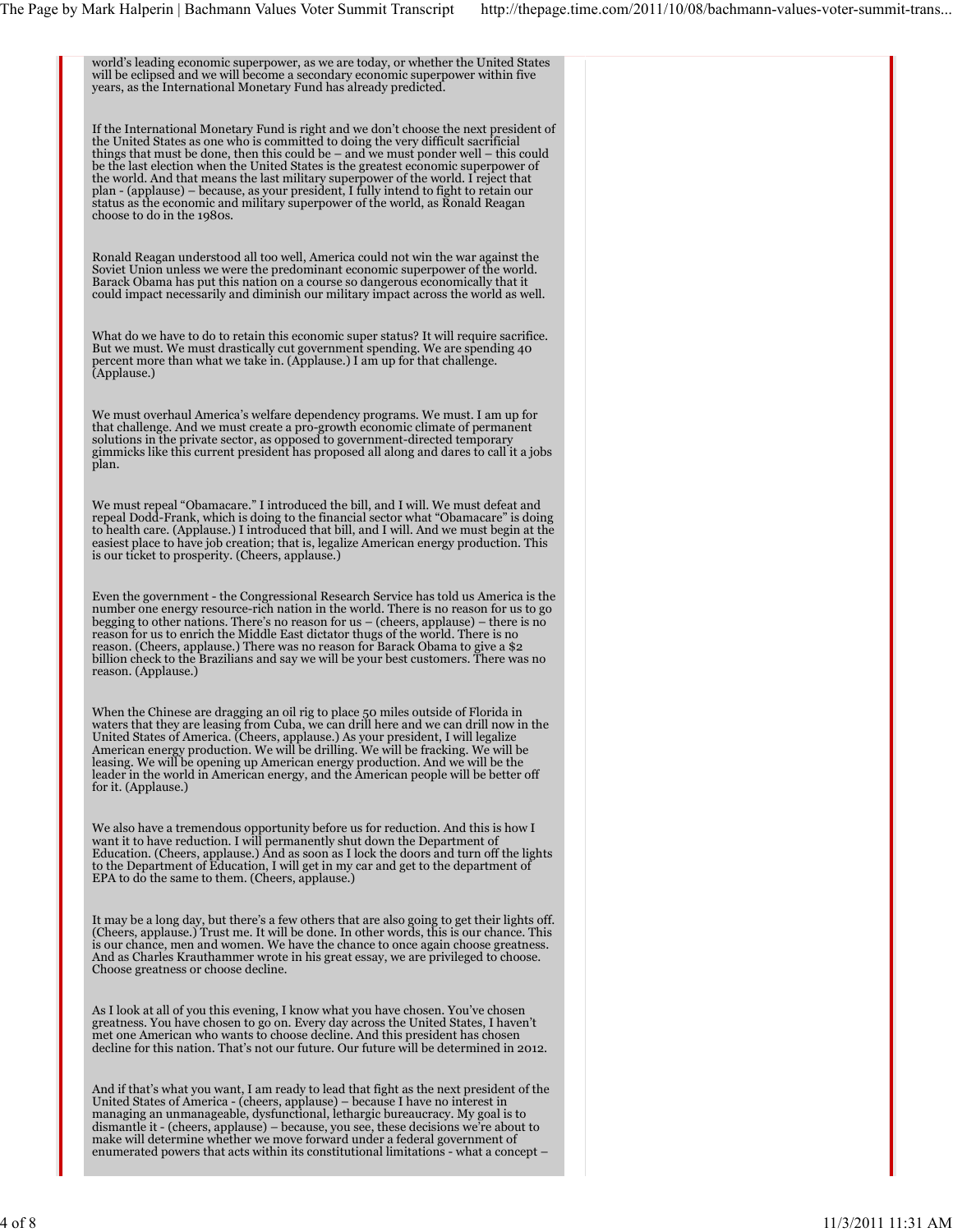| or instead if we accept an absolutely uncontrollable government monster whose<br>reach is only limited by the imagination of those who hold power, because most<br>important of all, the decisions that we make are going to determine whether we have<br>a Supreme Court that respects its constitutional role and respects our guaranteed<br>rights to life and liberty and property that are guaranteed in the Constitution, or<br>instead if we will have a Supreme Court that will be undermining all of those values<br>and then abdicate their duty to interpret the Constitution as written by the founders,<br>not as resolved by The New York Times. (Applause.) |  |
|----------------------------------------------------------------------------------------------------------------------------------------------------------------------------------------------------------------------------------------------------------------------------------------------------------------------------------------------------------------------------------------------------------------------------------------------------------------------------------------------------------------------------------------------------------------------------------------------------------------------------------------------------------------------------|--|
| And yet, with the stakes as high as they have ever been in our lifetimes, I'm here to<br>deliver to you very good news, because, of all years, this is the year when we<br>conservatives don't have to settle. (Cheers, applause.) This is not the election to<br>choose a moderate or a compromise candidate. Now is not the time to abandon our<br>values and virtues, because now is the time when we need those virtues more than<br>ever.                                                                                                                                                                                                                             |  |
| As I told you, every day I'm traveling across this great country, meeting people all<br>over the country. I can tell you first-hand the cake is already baked. The people have<br>said no to Barack Obama. They're ready to say yes to someone who will clearly stand<br>apart, someone who will stand up against the ever-growing power of this<br>bureaucracy, who has the will to do what they say they're going to do, and do what<br>they say they're going to do.                                                                                                                                                                                                    |  |
| Conservatives, we can have it all this year, because Barack Obama will be a one-term<br>president. (Cheers, applause.)                                                                                                                                                                                                                                                                                                                                                                                                                                                                                                                                                     |  |
| Don't listen to these people who every four years tell you we have to select a<br>moderate from our party and we have to settle for the sake of winning. I am here to<br>tell you, we are going to win, not - this year we don't settle. We're going to win the<br>White House. So let's finally have one of us in the White House. (Cheers, applause.)                                                                                                                                                                                                                                                                                                                    |  |
| I have lived a consistent life based on core convictions, and I have proven time after<br>time that I stand with you and I stand for our values and I stand for the Constitution.<br>I stand for limited government. I stand on principle. And I will never back down.<br>(Cheers, applause.)                                                                                                                                                                                                                                                                                                                                                                              |  |
| You won't find YouTube clips of me speaking in support of Roe versus Wade. You<br>won't find me equivocating or hemming or hawing when I'm asked to define<br>marriage as between one man and one woman. (Applause.) And you won't find me<br>tagged as a crony capitalist, paying off big political donors with big political favors.<br>And you won't have to worry about me stepping one toe out of the United States,<br>apologizing for the United States of America on foreign soil. (Cheers, applause.) And<br>you will never have to worry whether I will stand and defend our ally, Israel, because<br>I do and I have. (Cheers, applause.)                       |  |
| You won't have to worry about these things, because for five years in Washington,<br>D.C., I have lived, I have breathed, I have fought daily in the halls of Congress for our<br>shared values. And the reason our agenda never seems to advance is because the<br>people that we send to represent us rarely, if ever, fight for us after everything that<br>we do and sacrifice to get them elected. The only reason that I came to Washington<br>was to fight for our nonnegotiable principles. And remember, we can't win if we<br>don't fight. (Cheers, applause.)                                                                                                   |  |
| People said it would never be done, but in Minnesota I fought for seven years and<br>persevered, and we won the issue of defining marriage as one man and one woman.<br>And it will be on the ballot in the state of Minnesota in 2012 - (cheers, applause) –<br>because, you see, with a proven fighter in the White House, we will finally win on the<br>issue of life, on marriage, on family, on religious liberty. It's time that we score some<br>victories for our movement. (Applause.)                                                                                                                                                                            |  |
| On a personal level, the most important issue that I made and the most important<br>stand that I made in life was not to settle for religious practice. When I was 16 years<br>of age, I chose to select a personal relationship with Jesus Christ, and I stand with<br>him – (cheers, applause) – I stand with Jesus Christ because he, first of all, stood for<br>me. And he wishes to stand with all men as well.                                                                                                                                                                                                                                                       |  |
| From the time I can remember, when I was small, my parents prayed with me. They<br>prayed with my three brothers. And, by the way, for girls, that's the best preparation<br>for politics you can ever have, three brothers, just so you know; no sisters. My<br>parents helped me to become a woman of prayer. And, like you, I consult the Lord<br>through prayer on almost every decision that I make.                                                                                                                                                                                                                                                                  |  |
| But I realized my need for a savior after my parents were divorced and we moved to<br>the state of Minnesota. And even though I hadn't been a drinker or done drugs or                                                                                                                                                                                                                                                                                                                                                                                                                                                                                                     |  |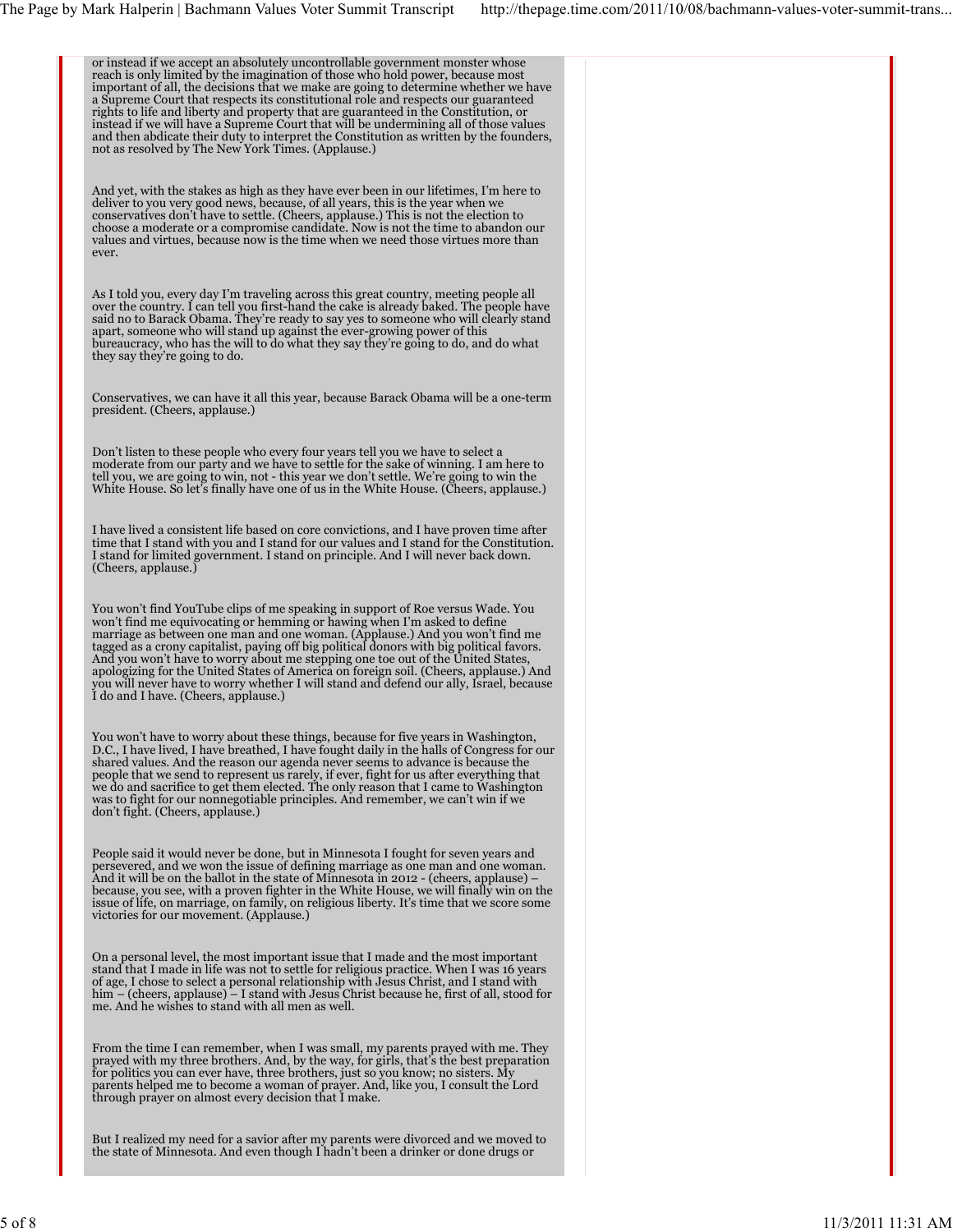were chasing around or doing what you call bad things, it didn't matter. I was still a sinner, and I was still in need of a savior. And I knew that I needed to radically abandon myself and my life and my future to Jesus Christ. And that's the stand that has helped to develop my core of conviction. And how can I stand for what I believe with conviction? How can you stand? How can we stand with confidence in defense of these values, in defense of the virtues that have made the United States of America great? Well, John Adams was a Christian, and John Adams<br>had a deep understanding of the indispensable role that faith and religion and<br>morality play in the moral fabric of our nation. And this unde in our country. It was understood to play such a fundamental role in self-governance that John Adams understood that the morals we live by and the faith that we have, the values and the virtues that we depend on, were fully intertwined in every area of our lives that shape our families, our culture and our government. And when we advocate in favor of lower taxes and fewer regulations and in order to – and in order to create more jobs, the reason why we do this is not just for the sake of our back-pocket – our back-pocket wallet or our pocketbook. That isn't why we do it alone. But it's because we recognize there's a moral obligation to bring our fellow citizens into what Pope John Paul II called the circle of productivity and exchange, because, you see, free markets also have morality. Free markets help mankind. And I am unashamed apologist for free markets. (Applause.) When we argue for choosing our own health care rather than government control in health care, we do it not only because of the failed results of a state-run health care bureaucracy that we see in other countries, but we do it because we believe that we are the ones who get to choose our own care and that of our loved ones. And when we speak in defense of traditional marriage, it isn't because we want to control other people's lives. It's because we recognize the deep roots of natural law and of revealed law and other religious traditions that have united across the centuries, and in the shared belief that it was a holy God who designed marriage for man and woman as the most loving and best environment for And when we fight for the right to life from conception until natural death, we do it<br>not only because we recognize that the protection of innocent life is the most<br>fundamental obligation of any government, but because we – man, woman, black, white, no matter the economic circumstance – are all made in the image and sacred likeness of a holy God. That's the reason. (Cheers, applause.) My personal life experience has shown me how precious life is. And that's why yesterday I was privileged to introduce a bill into the House of Representatives called the Heartbeat Informed Consent Act, because, you see, I believe it's important that mothers, when they go to an abortion clinic, have the opportunity to hear their baby's heartbeat and see their baby's heartbeat on an ultrasound machine. We're told of undecided women, once they see that baby's heartbeat or hear that baby's heartbeat, 78 percent of the time mothers choose to give life to that baby. (Cheers, applause.) You see, a president committed to life and marriage and religious liberty really can make a difference. That's why I was so happy to sign the Susan B. Anthony pro-life pledge without any reservation. And that's why, as president, I will give you my word, I will fight to defund Planned Parenthood – (cheers, applause) – and deny them – (sustained applause) – and deny them their very rich \$300 million-a-year stipend that that billion-dollar-a-year corporation is now receiving. And I will restore the protections for life that President Obama has erased. And as president, I'll put our government out of the abortion industry once and for all - (cheers, applause) – because, you see, we don't have to settle for a moderate. We can do what needs to be done on the cause of life and finally advance this noble cause, because I'm here to tell you, we don't have to settle this year, because this president has not compromise his liberal principles on this issue, and we should not compromise ours either. (Applause.) As president, you have my word, I will not compromise on the area of life. When<br>John Adams considered his duties for the generations yet to come, he reflected on<br>what he must do. And I believe there are things that we must decrease the tax and the regulatory burden. I'm a job creator. My husband and I<br>started a business from scratch when we had absolutely nothing, and we are thrilled<br>that we are able to provide people in our state with gainf wonderful service to our customers.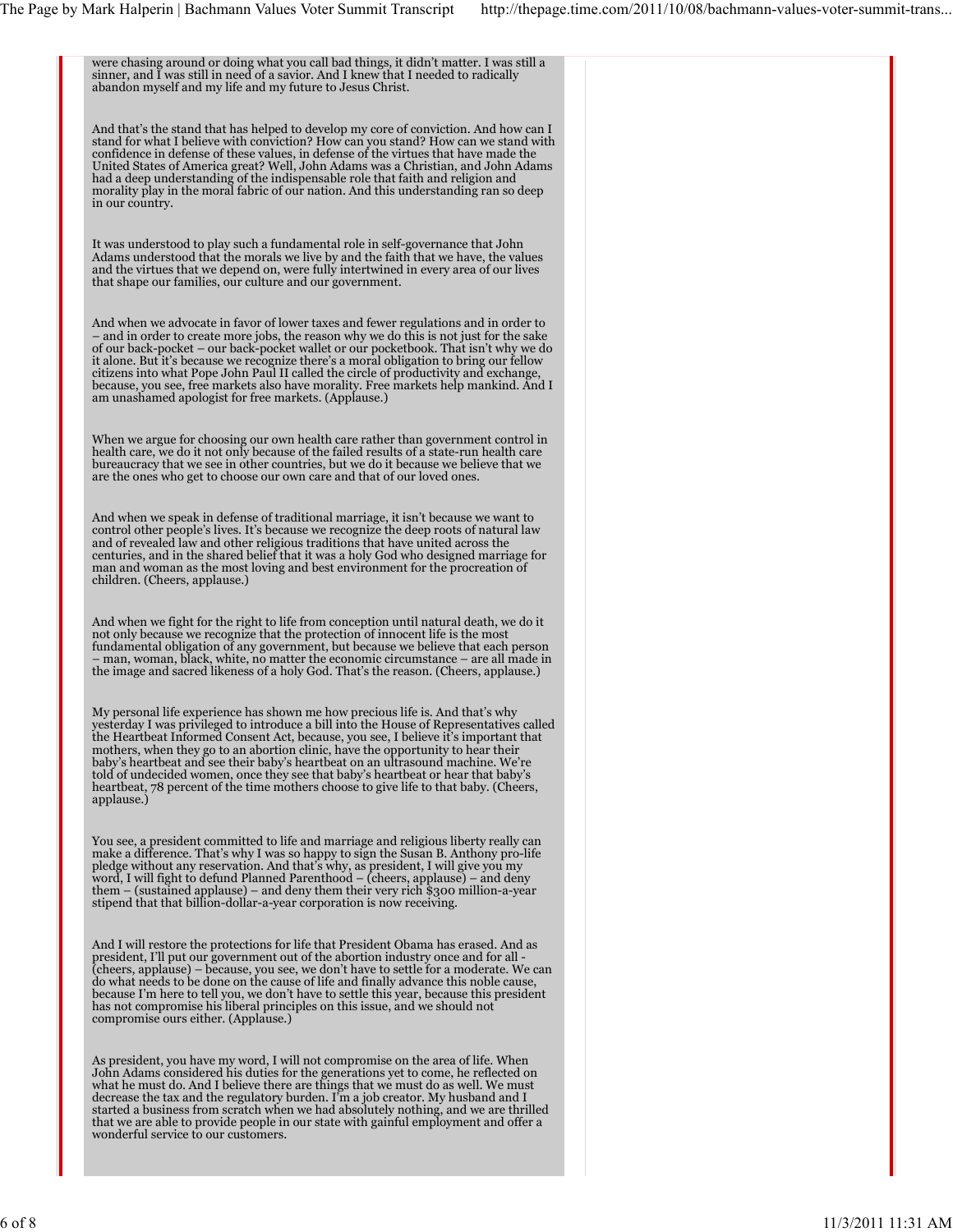I'm a former federal tax litigation attorney. I understand first-hand, after fighting for<br>years in the United States federal tax court, how decimating high taxes are on<br>individuals and families and farmers. I served on the in Congress, and I have seen up close and personal how devastating government<br>intervention has been and how government intervention led to the financial<br>meltdown that occurred between 2006 and 2008. I've been there. I've s I know what needs to be done to turn this economy around and to create millions of high-paying jobs again. It can be done if government just gets out of the way -<br>(applause) – because I will understand from day one what this president does not.<br>Government doesn't create jobs. Permanent solutions in the p jobs. (Applause.) And I will understand also from day one what this president does not understand, after being privileged to sit on the House Intelligence Committee, that we must stand up to China. We must stand up to Iran, which seeks a nuclear weapon. We must stand up to the state sponsors of terror in this world, because if we don't, if they are emboldened, if they continue to disrespect the United States of America, if they continue to see the United States of America put daylight – (inaudible) – not happen. And as president of the United States, I will stand against that. (Applause.) The United States cannot blink when it comes to radical jihadist terrorists. We must use vision in equipping our military against that threat that continues to plague our<br>nation. We must repeal "Obamacare" and focus on lowering the cost of health care.<br>And we must prevent this president from having the cha liberal ideologue to the Supreme Court. That can never happen again - (applause) –<br>because we need justices who will respect life and respect the Constitution of the<br>United States and respect the limits of the Constitution And together, we must pledge a renewed commitment to the enduring strength of this magnificent constitutional order and the enduring vitality of a free people whose Constitution guarantees unequivocally our right to create and dream in the context of a free society and a free economy. We are the nation to which the rest of the world repairs. Oh, that we would remain<br>that city on a hill. It can be done if we choose wisely in these next few months. And as John Adams saw and fulfilled his sacred obligation, so too it is incumbent upon us<br>gathered together this evening in this room to fulfill our obligation, not merely to<br>ourselves, but to the next and subsequent generatio ago. And if we do this, the hope that Adams had for our generation will follow him. It's one that we may have for generations that will follow us, because I believe if we do what we must, then our children will be free to do what they ought. And if we bring up our children in the way that they should go, so that they will do what they ought, then we can earn for our grandchildren the opportunity and the right to devote their<br>lives to the things that they hope to do – the right to continue to live as a free people<br>in a great republic, the greatest nation that t And so you have before you this weekend your choice and your decision, and you have a chance to send a message to President Obama that his time in the White House will soon be finished. When you vote in the very all-important straw poll this weekend, that is when you send Barack Obama a message that you not only reject his policies. You see this as your opportunity, when you have a chance to take your voice as part of an all-encompassing movement which I believe has the potential to embrace even 70 percent of the American people to do more than just settle for<br>someone in the other team, wearing the other jersey, because that won't cut it this<br>time in this election, because choosing to settle, you see, means making hard choices. And it requires the very lives of many of our nation's founders. And I don't have to remind you about the fate of many signers of the Declaration of your – of Independence. And as your president, I want you to know I have no plans to settle. I won't settle for an America that's anything less than the world's economic leader. I won't settle for<br>anything less than standing up for the family, for our faith, for the issue of life. I<br>won't stand up for anything less than the cause of founders put everything on the line to give to us. I won't settle. And tonight I'm calling on all of you as well. Don't settle. As Reagan said, it's a time<br>for choosing. Choose wisely. Choose the future. Choose to go on. Choose economic<br>liberty. Choose military might. Choose religious lib God bless you. God bless the United States of America. (Applause.) We will go on.